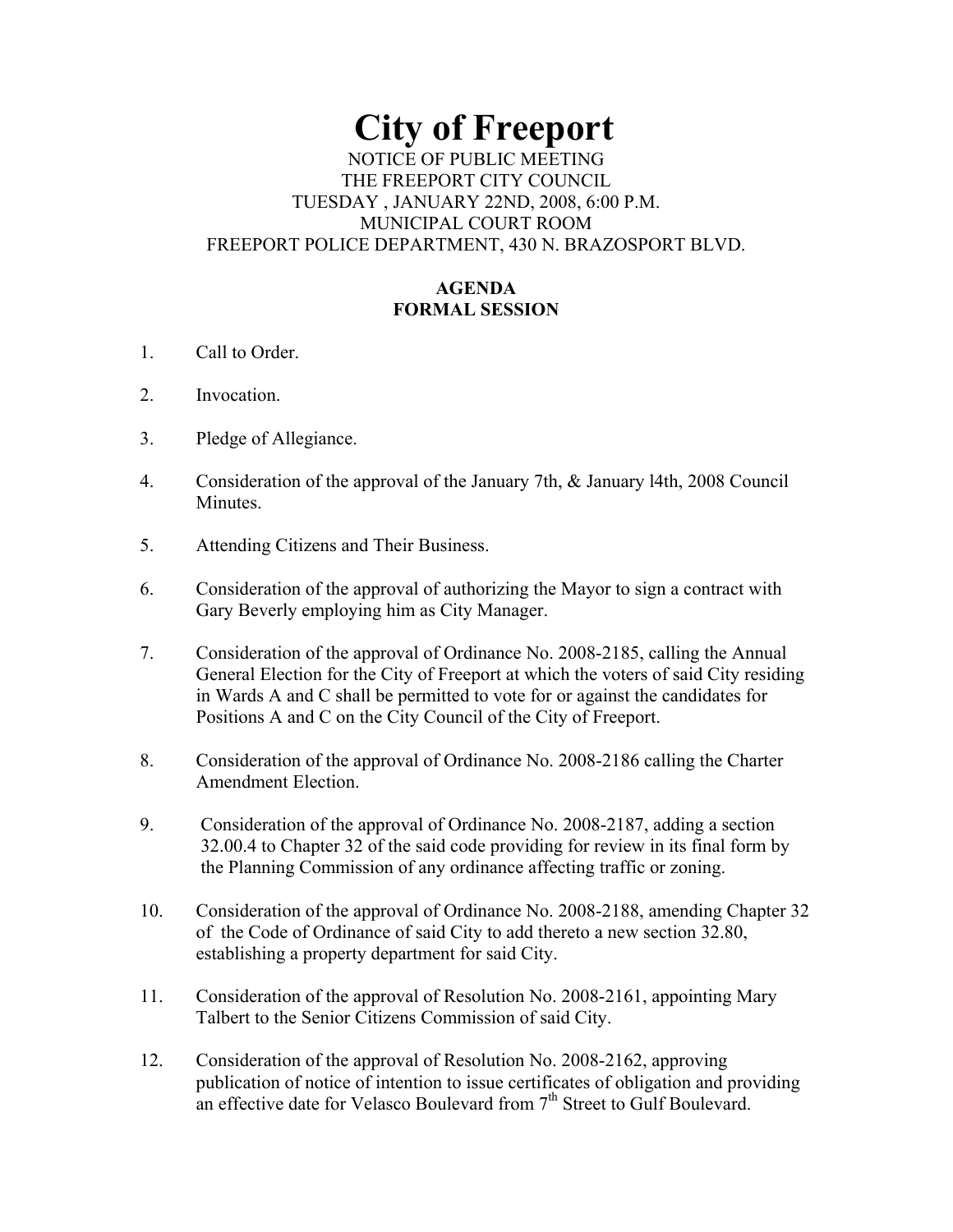- 13. Consideration of the approval of selling the City's interest at Block 2, Lot 28, Bridge Harbor Section 2, A0051 F. J. Calvit, BCIC Division 8, Acct. 2190-0193- 000, known as off Marlin Drive.
- 14. Consideration of the approval of selling the City's interest at Block 2, Lot 26, Bridge Harbor Section 2, Abstract 51 F. J. Calvit, BCIC Division 8, Acct. No. 2190-0191-000 known as off Marlin Drive
- 15. Consideration of the approval of selling the City's interest at Block 1, Lot 28 Bridge Harbor Sec. 2, F. J. Calvit, BCIC Division 8, Acct. No. 2190-0164- 000, known as off Marlin Drive.
- 16. Consideration of the approval of selling the City's interest at Block 2, Lot 16, Bridge Harbor Section 2, Abstract 51 F. J. Calvit, BCIC Division 8, Acct. No. 2190-0182-000, known as off Marlin Drive.
- 17. Consideration of the approval of selling the City's interest at Block 2, Lot 6, Bridge Harbor Section 2, Abstract 51, F. J. Calvit, BCIC Division 8, Acct. No. 2190-0172-000, known as off Marlin Drive.
- 18. Consideration of the approval of selling the City's interest at Block 3, Lot 7, Bridge Harbor Section 2, Abstract 51, F. J. Calvit, BCIC Division 8, Acct. No. 2190-0201-000, known as off Marlin Drive.
- 19. Consideration of the approval of selling the City's interest at Block 4, Lot 20, Bridge Harbor Section 2, Abstract 51, F. J. Calvit, BCIC Division 8, Acct. No. 2190-0246-000, known as off Marlin Drive.
- 20. Consideration of the approval of selling the City's interest at Block 2, Lot 15, Bridge Harbor Section No. 2, Abstract 51 F. J. Calvit, BCIC Division 8, Acct. No. 2190-0181-000, known as off Marlin Drive.
- 21. Consideration of the approval of selling the City's interest at Block 85, Lot 13-14 Velasco Townsite, Acct. No 8110-0858-000, known as 121-123 South Ave. F.
- 22. Consideration of the approval of selling the City's interest at Block 6, Lot 26, Southview Garden S/D, Acct. No. 7750-0115-000, known as 818 W.  $11<sup>th</sup>$  Street.
- 23. Consideration of the approval of selling the City's interest at Block 758, Lot 2, Velasco Townsite, Acct. No. 8110-3584-000, known as 1522 North Ave. M.
- 24. Consideration of the approval of selling the City's interest at Block 718, Lot 17- 18, Velasco Townsite, Acct. No. 8110-3118-000, known as 1209-1211 North Ave. P.